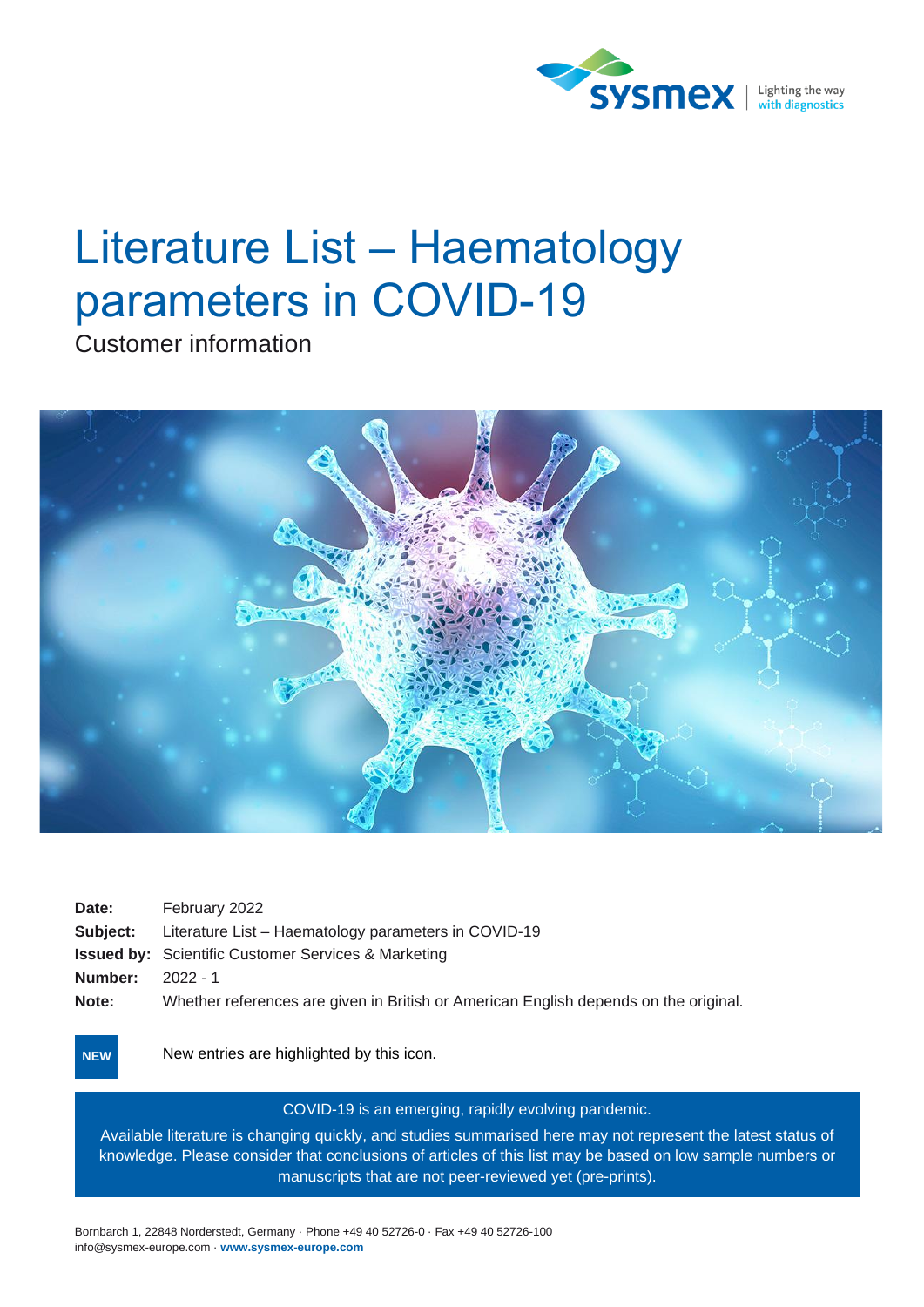## Table of Contents

| <b>Original articles</b>   | ≏<br>u |
|----------------------------|--------|
| <b>Single case reports</b> | 8      |
| <b>Review articles</b>     | 9      |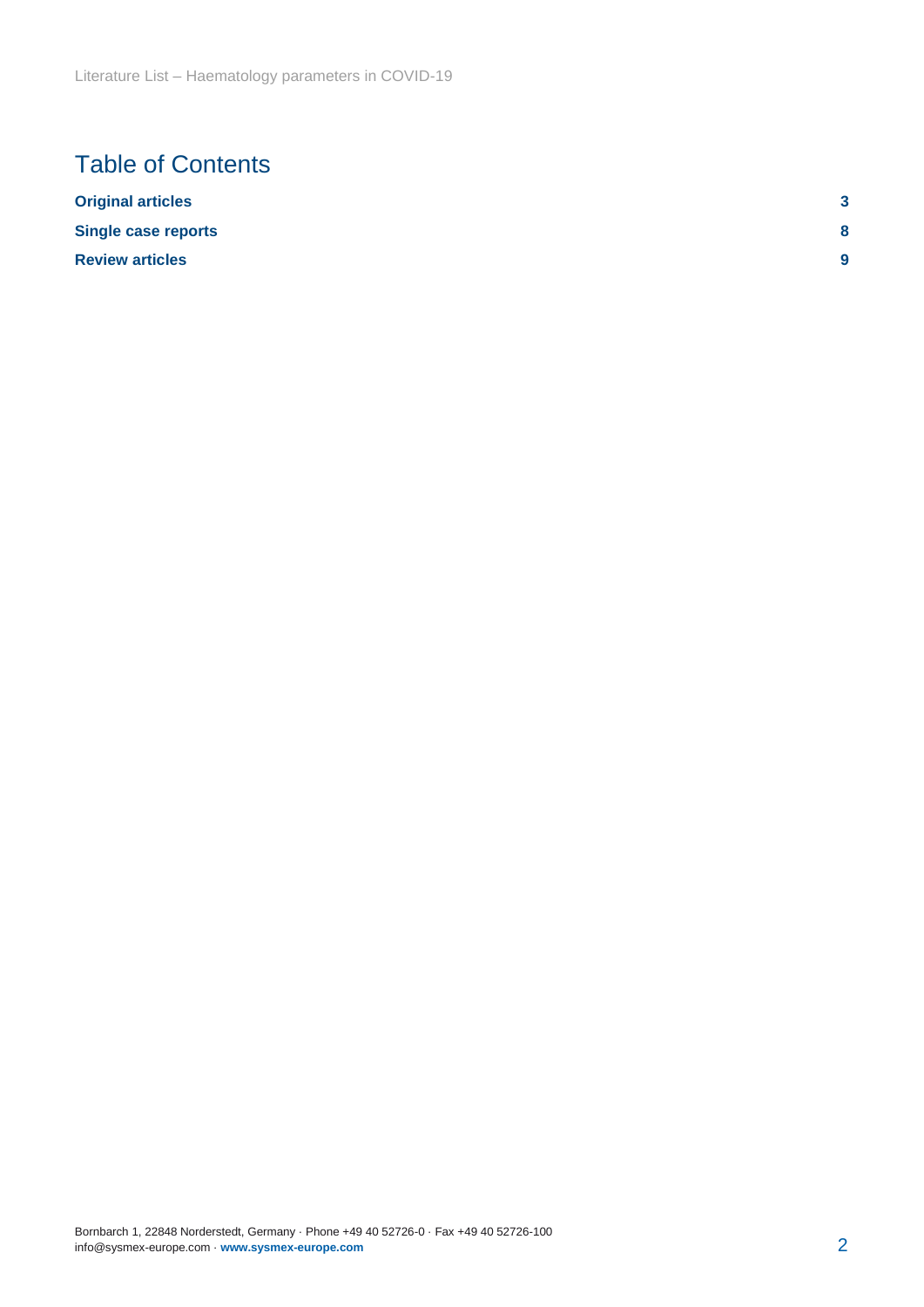## <span id="page-2-0"></span>Original articles

#### **Cohen A** *et al.* **(2021) NEW**

Immature platelets in patients with Covid‑19: association with disease severity. J Thromb Thrombolysis; 52(3): 708

*Free online:* https://link.springer.com/article/10.1007/s11239-021-02560-x

**What we see as the essence:** A study of COVID-19 patients (56 mild cases, 80 severe) showed that immature platelet parameters (IPF, IPF# and maximal IPF#) were elevated in severe disease. Maximal IPF# was an independent prognostic factor for prolonged hospitalisation length.

#### **NEW**

#### **Incir S** *et al.* **(2021)**

Immature platelet fraction: is a novel early predictive marker for disease severity in patients with Covid-19 pneumonia?

Turk J Biochem; 46(4): 359

*Free online:* https://www.degruyter.com/document/doi/10.1515/tjb-2021-0070/html?lang=de

**What we see as the essence:** A study of COVID-19 patients (110 non-severe cases, 44 severe) showed that IPF at admission was higher in severe disease. IPF was an independent predictor for disease severity with an AUC of 0.88 at a cut-off of > 9.5% (sensitivity 69.5% and specificity 92.4%).

#### **Kilercik M** *et al.* **(2021)**

A new haematocytometric index: Predicting severity and mortality risk value in COVID-19 patients. PloS ONE; 16(8) e0254073

*Free online:* https://journals.plos.org/plosone/article?id=10.1371/journal.pone.0254073

**What we see as the essence:** A retrospective analysis of 97 COVID-19 positive patients identified monocyte-to-neutrophil ratio (MNR), MCV, RDW, and PLT as independent risk factors for mortality. A mortality risk score comprised of MNR, neutrophil-to-lymphocyte ratio (NLR), RDW, and PLT achieved an AUC of 0.91 and a specificity of 0.94.

#### **Boulanger M** *et al.* **(2021)**

Peripheral Plasma Cells Associated with Mortality Benefit in Severe COVID-19: A Marker of Disease Resolution.

Am J Med; 134(8): 1029

*Free online:* https://www.amjmed.com/article/S0002-9343(21)00197-2/fulltext

**What we see as the essence:** This multicentric study investigated the association of plasma cells (HFLC) in peripheral blood of severe COVID-19 patients for morbidity. Retrospective analysis showed that patients exhibiting plasma cells were more likely to develop severe disease but also had a reduced risk of death. In most patients plasma cells appeared after progression to severe disease and, thus, will not serve as an early marker for severe disease.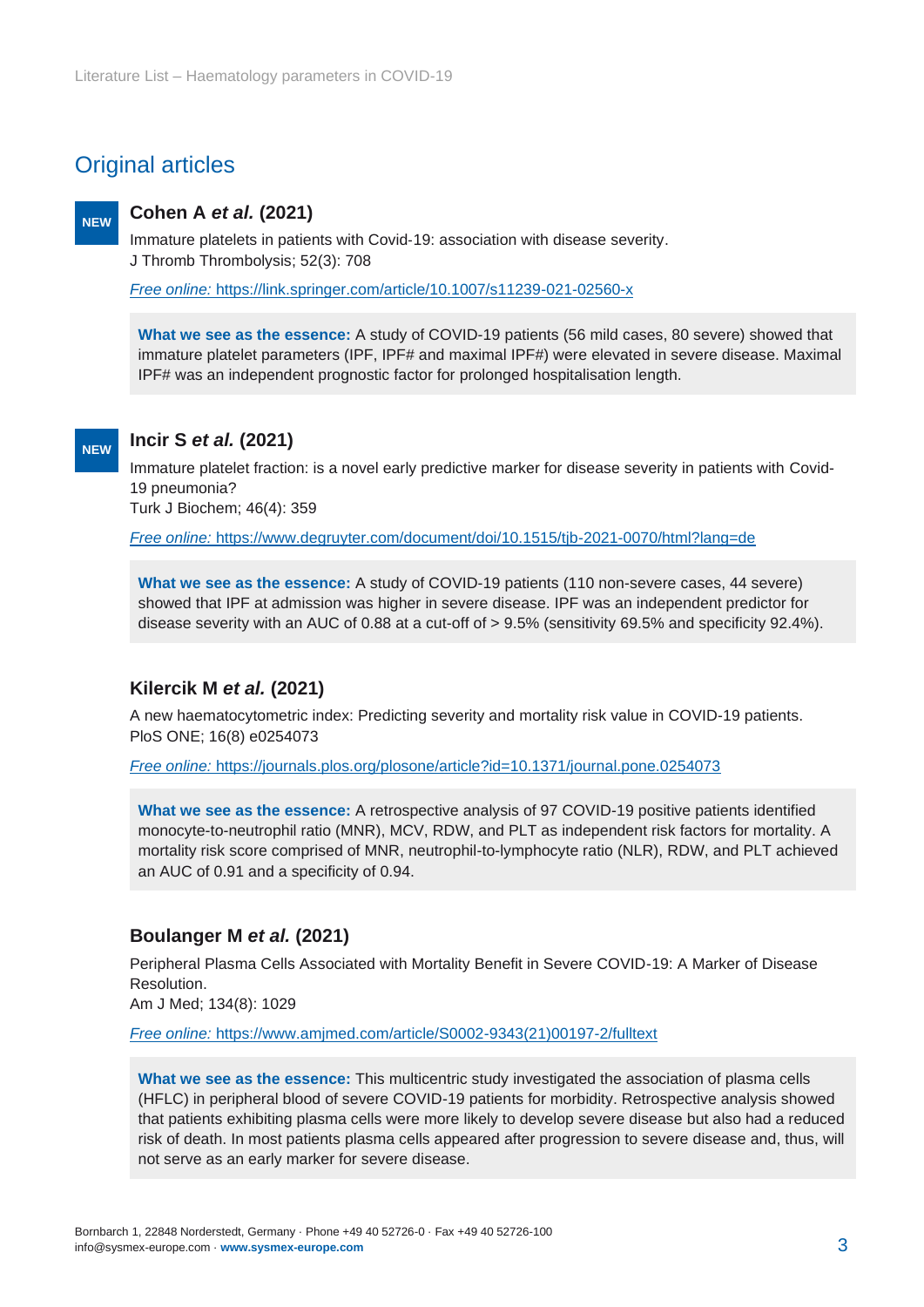#### **Dennison D** *et al.* **(2021)**

Circulating activated neutrophils in COVID-19: An independent predictor for mechanical ventilation and death.

Int J Infect Dis; 106: 155

*Free online:* https://www.ijidonline.com/article/S1201-9712(21)00284-8/fulltext

**What we see as the essence:** In multivariable regression analyses NEUT-RI (OR = 1.22) was a statistically significant predictor at admission for a later need of mechanical ventilation and death in COVID-19 positive patients among others. NEUT-RI cut-off value for mechanical ventilation was 52 FI (44% sensitivity, 88% specificity; AUC= 0.67).

#### **Martens R** *et al.* **(2021)**

Hemocytometric characteristics of COVID-19 patients with and without cytokine Storm syndrome on the Sysmex XN-10 hematology analyzer. Clin Chem Lab Med; 59(4): 783

*Free online:* https://www.degruyter.com/document/doi/10.1515/cclm-2020-1529/html

**What we see as the essence:** A study on the haemocytometric characteristics of COVID-19 patients revealed that a cytokine-storm syndrome was associated with higher AS-LYMPH, RE-MONO and monocyte fluorescence.

#### **Linssen J** *et al.* **(2020)**

A novel haemocytometric COVID-19 prognostic score developed and validated in an observational multicentre European hospital-based study. Elife; 9: e63195

*Free online:* https://elifesciences.org/articles/63195

**What we see as the essence:** The intention of the prognostic score is to support the management of COVID-19 patients. Score values generated within the first three days of hospital admission can predict clinical severity in COVID-19 patients over the next two weeks. The score performance was shown to be superior to single parameters or parameter ratios.

#### **Foy B** *et al.* **(2020)**

Association of Red Blood Cell Distribution Width With Mortality Risk in Hospitalized Adults With SARS-CoV-2 Infection.

JAMA Netw Open; 3(9): e2022058

*Free online:* https://jamanetwork.com/journals/jamanetworkopen/fullarticle/2770945

**What we see as the essence:** A retrospective analysis from four US hospitals associated an elevated red cell distribution width (RDW) at admission and an increasing RDW during hospitalisation with increased mortality risk in COVID-19 patients, and identified RDW as an independent mortality risk factor.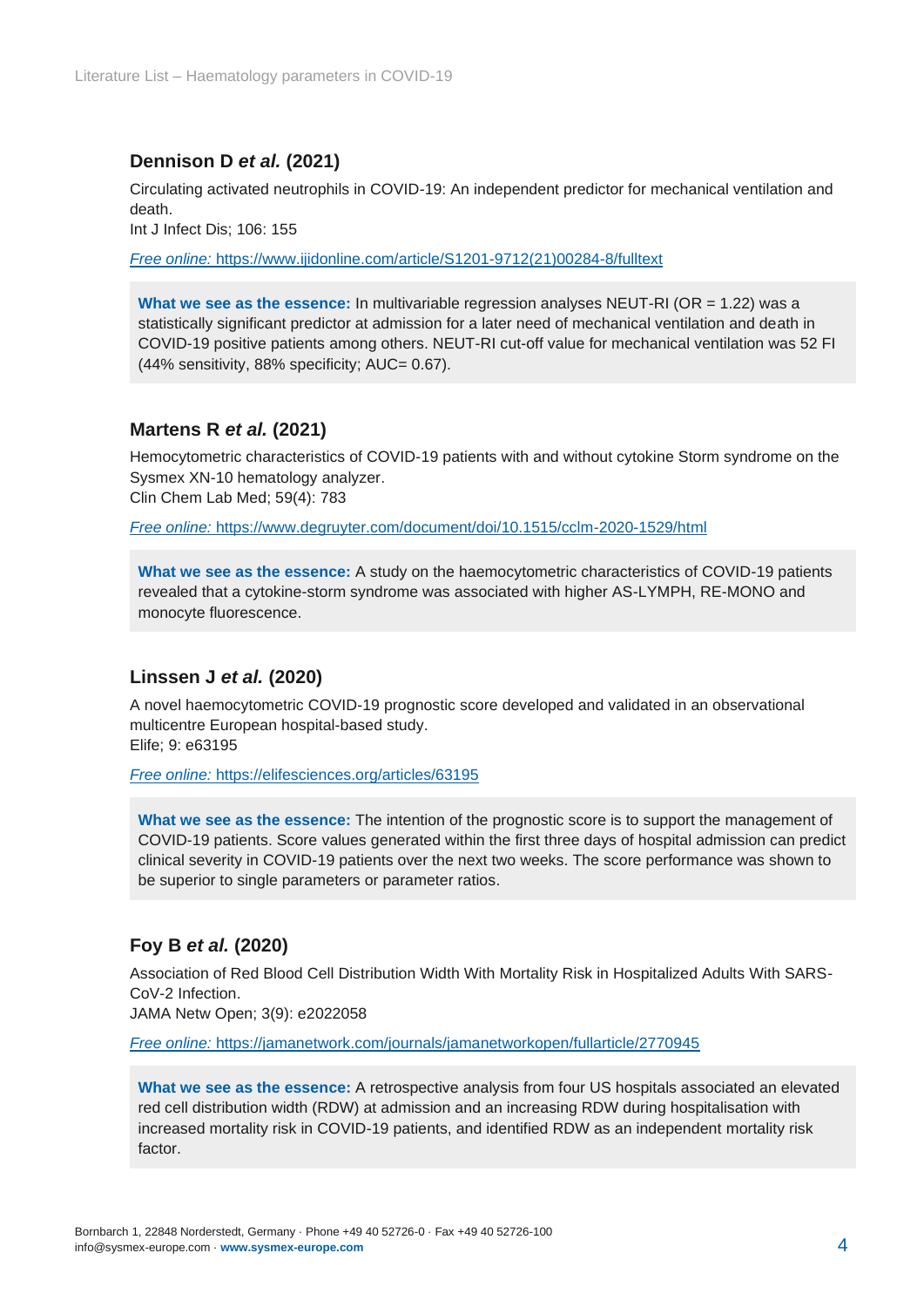#### **Rolla R** *et al.* **(2020)**

Reduced activity of B lymphocytes, recognised by Sysmex XN-2000™ haematology analyser, predicts mortality in patients with coronavirus disease 2019. Int J Lab Hematol; 43(1): e5

*Free online:* https://onlinelibrary.wiley.com/doi/10.1111/ijlh.13331

**What we see as the essence:** The antibody-synthesizing lymphocyte count (AS-LYMP#) together with age, C-reactive protein (CRP) and creatinine level was identified as an independent predictor of inhospital mortality in COVID-19 patients.

#### **Lapic I** *et al.* **(2020)**

Cell population data: Could a routine hematology analyzer aid in the differential diagnosis of COVID-19. Int J Lab Hematol; 43(2): e64

*Free online:* https://onlinelibrary.wiley.com/doi/10.1111/ijlh.13368

**What we see as the essence:** A letter to the editor that describes the detailed analysis of cell population data (CPD) from an XN-1000 in COVID-19 and non-COVID-19 patients. CBC parameters do not present with significant differences. The CPD parameters present with significant differences, with the most pronounced the elevated LY-WZ.

#### **Urrechaga E** *et al.* **(2020)**

Complete blood counts and cell population data from Sysmex XN analyser in the detection of SARS-CoV-2 infection.

Clin Chem Lab Med; 59(2): e57

*Free online:* https://www.degruyter.com/document/doi/10.1515/cclm-2020-1416/html

**What we see as the essence:** A letter to the editor that describes a categorisation of patients with infection/fever into distinct groups based on statistical analyses of complete blood count and cell population data (CPD) from an XN analyser. 93.5% of COVID-19 patients and 100% of non-COVID-19 patients were correctly classified. The authors suggested a flag for COVID-19 infection, based on the neutrophil-to-lymphocyte ratio (NLR) and CPD values.

#### **Santotoribio J** *et al.* **(2020)**

Evaluation of Routine Blood Tests for Diagnosis of Suspected Coronavirus Disease 2019. Clin. Lab; 66(9)

*Free online:* https://www.clin-lab-publications.com/article/3504

**What we see as the essence:** A descriptive diagnostic study that evaluated several routine blood tests for the diagnosis of COVID-19 at hospital admission. Lymphocytes, eosinophils, ferritin, LDH, D-dimer and hsCRP were included in the diagnostic criteria that identified suspected COVID-19 patients with a sensitivity of 91% and a specificity of 47%.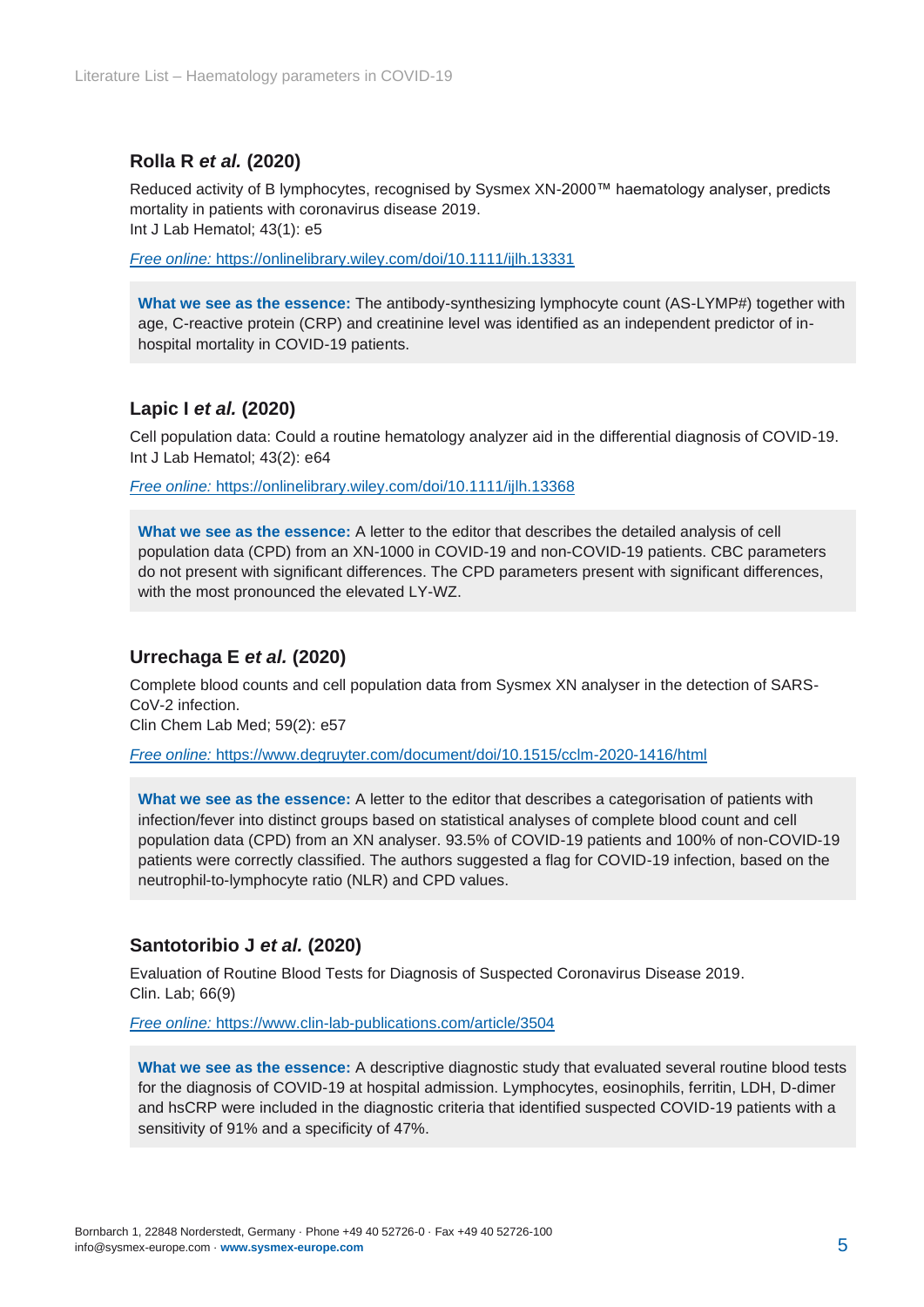#### **Cohen A** *et al.* **(2020)**

Immature platelets in patients hospitalized with Covid-19. J Thromb Thrombolysis; 30: 1

*Free online:* https://link.springer.com/article/10.1007/s11239-020-02290-6

**What we see as the essence:** Patients with COVID-19 have increased immature platelets parameters (IPF, IPF#) compared to stable patients with cardiovascular risk factors. As the disease progresses IPF and IPF# are increased also compared to acute myocardial infarction patients.

#### **Osman J** *et al.* **(2020)**

Rapid Screening of COVID-19 Patients by White Blood Cells Scattergrams, a Study on 381 Patients. Br J Haematol; 190(5): 718

*Free online:* https://onlinelibrary.wiley.com/doi/abs/10.1111/bjh.16943

**What we see as the essence:** A specific pattern of WDF scattergram, the "sandglass shape" pattern of lymphocyte population, was investigated in a cohort of 381 patients and exhibited a sensitivity and specificity of 85.9% and 83.5% for identifying COVID-19 infection, respectively.

#### **Yip CYC** *et al.* **(2020)**

Temporal changes in immune blood cell parameters in COVID‑19 infection and recovery from severe infection.

Br J Haematol; 190(1): 33

*Free online:* https://onlinelibrary.wiley.com/doi/10.1111/bjh.16847

**What we see as the essence:** The results show that CBC including extended parameters about activated lymphocytes may be a valuable tool to triage patients with COVID-19. AS-LYMP%L (as a percentage of lymphocytes) yielded the best area under the receiver operating characteristic curve for predicting severe disease.

#### **Wang Z** *et al.* **(2020)**

High-fluorescent lymphocytes are increased in patients with COVID-19. Br J Haematol; 190(2): e76

*Free online:* https://onlinelibrary.wiley.com/doi/10.1111/bjh.16867

**What we see as the essence:** A retrospective analysis of patients from the epicentre of the COVID-19 outbreak in Wuhan, China showed that while lymphocyte (L) counts were progressively decreased as disease severity increased, high-fluorescent lymphocyte (HFL) count and HFL/L ratio were increased in mild and severe cases compared to healthy controls.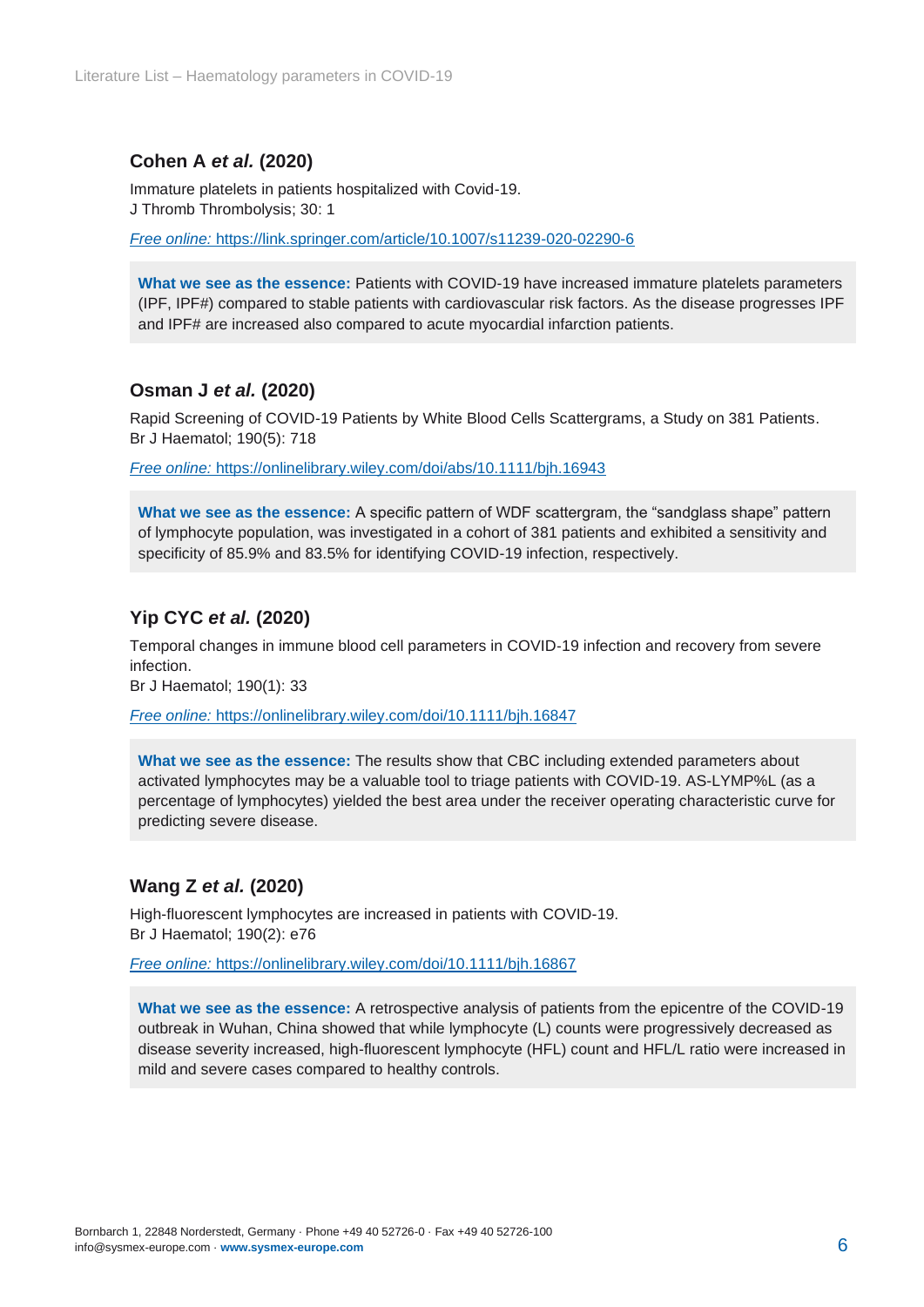#### **Zhang C** *et al.* **(2020)**

Decreased "WBC\*LYM" was observed in SARS-CoV-2-infected patients from a fever clinic in Wuhan. Chem Lab Med; 58(7): 1152

*Free online*: https://www.degruyter.com/view/journals/cclm/58/7/article-p1152.xml

**What we see as the essence:** Retrospective CBC+DIFF data analysis from a fever clinic in Wuhan from February 2020 (mid-Corona-pandemic in China) to evaluate the diagnostic value of haematologic parameters in suspected COVID-19 patients. The combination parameter of WBC and LYMPH (WBC\*LYM) showed the best performance data for the quick evaluation of the patients' disease severity and whether the patient is likely to have COVID-19 or not.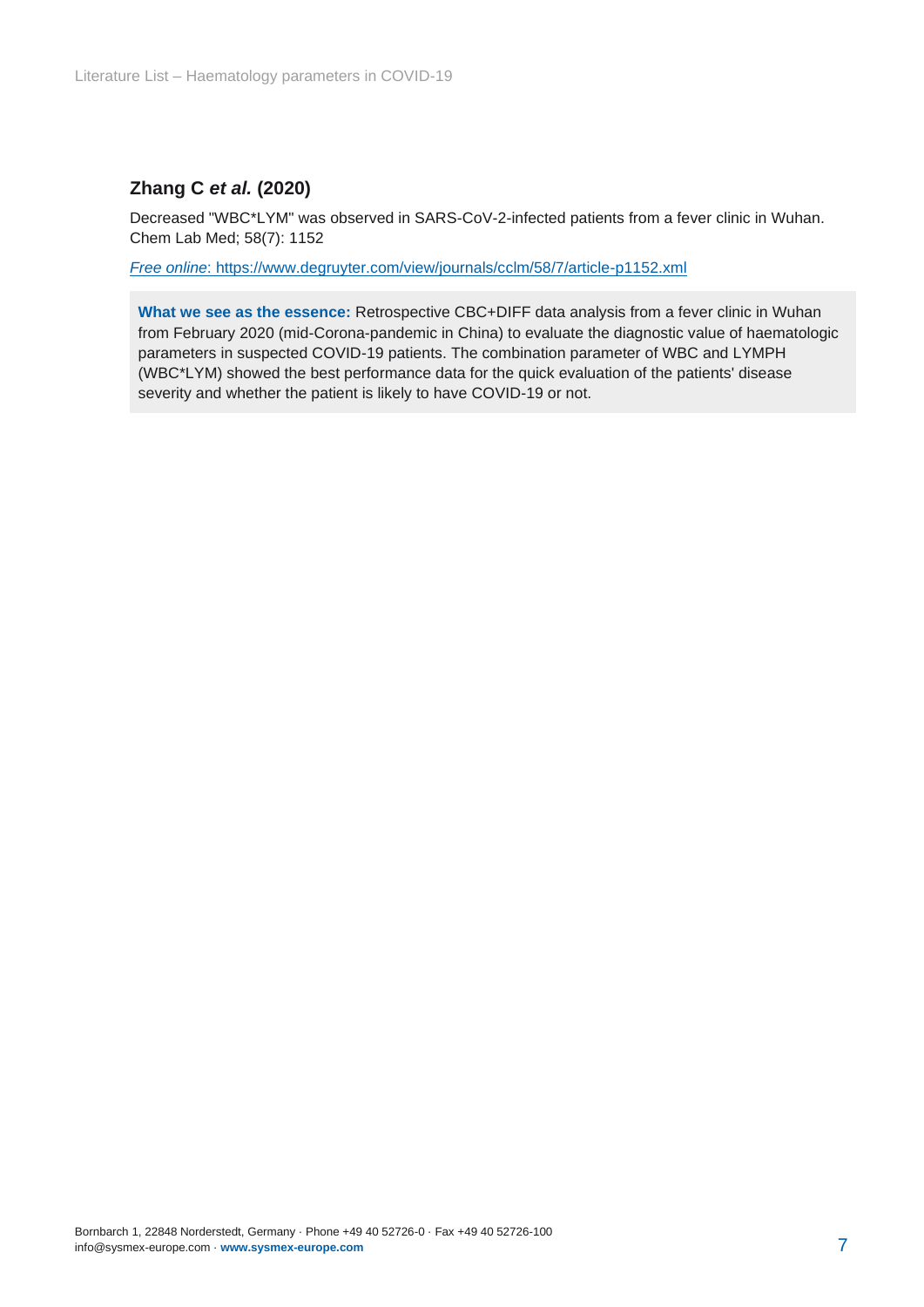## <span id="page-7-0"></span>Single case reports

#### **Gérard D** *et al.* **(2020)**

SARS-CoV-2: A New Aetiology for Atypical Lymphocytes. Br J Haematol; 189(5): 845

*Free online:* https://onlinelibrary.wiley.com/doi/full/10.1111/bjh.16730

#### **Fan BE** *et al.* **(2020)**

COVID-19 and mycoplasma pneumoniae coinfection. Am J Hematol; 95(6): 723

*Free online:* https://onlinelibrary.wiley.com/doi/full/10.1002/ajh.25785

#### **Foldes D** *et al.* **(2020)**

Plasmacytoid lymphocytes in SARS-CoV-2 infection (Covid-19). Am J Hematol; 95(7): 861

*Free online:* https://onlinelibrary.wiley.com/doi/full/10.1002/ajh.25834

#### **Mitra A** *et al.* **(2020)**

Leukoerythroblastic Reaction in a Patient With COVID-19 Infection. Am J Hematol; 95(8): 999

*Free online:* https://onlinelibrary.wiley.com/doi/full/10.1002/ajh.25793